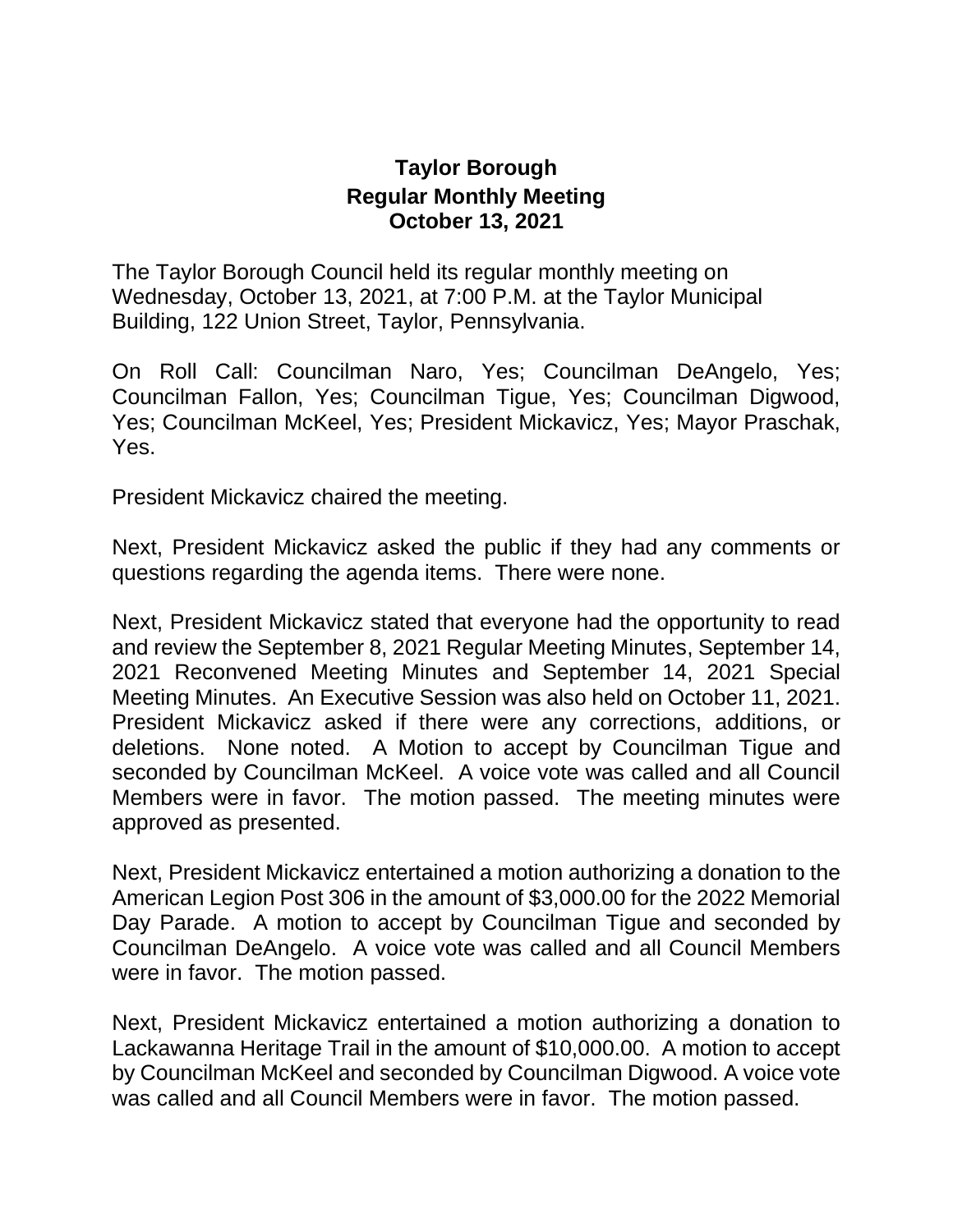Next, President Mickavicz entertained a motion to purchase 12 body armor outer carriers for Police Department for \$2,400.00. A motion to accept by Councilman Tigue and seconded by Councilman Fallon. A voice vote was called and all Council Members were in favor. The motion passed.

Next, President Mickavicz entertained a motion to consider a Resolution # 9 of 2021, authorizing the purchase of 20 Glock pistols with optics, holsters & training for Police Department in the amount of \$15,154.00, which includes a trade in of 25 current Borough owned Glock duty pistols. A motion to accept by Councilman Tigue and seconded by Councilman DeAngelo. A roll call was made – Councilman Naro, Yes; Councilman DeAngelo, Yes; Councilman Fallon, Yes; Councilman Tigue, Yes; Councilman Digwood, Yes; Councilman McKeel, Yes; President Mickavicz, Yes. The motion passed.

Next, President Mickavicz entertained a motion to amend the existing 5 year contract with Pro-Vision to upgrade the Police Department Body Cameras and cloud storage capacity. A motion to accept by Councilman McKeel and seconded by Councilman Tigue. A voice vote was called and all Council Members were in favor. The motion passed.

Next, President Mickavicz entertained a motion to purchase a John Deere 1025 R Sub-Compact 18HP Utility Tractor, with 54" Snow Blower, Grass cutting Deck & Salt Spreader. Costars # 4400020085(PG 61 CG 22) \$22,662.23. A motion to accept by Councilman DeAngelo and seconded by Councilman Fallon. A voice vote was called and all Council Members were in favor. The motion passed.

Next, President Mickavicz entertained a motion to approve the 2022 Non-Uniform Pension Plan MMO in the amount of \$30,673.61. A motion to accept by Councilman Tigue and seconded by Councilman Digwood. A voice vote was called and all Council Members were in favor. The motion passed.

Next, President Mickavicz entertained a motion to approve the 2022 Police Pension Plan MMO in the amount of \$232,398.00. A motion to accept by Councilman Tigue and seconded by Councilman Naro. A voice vote was called and all Council Members were in favor. The motion passed.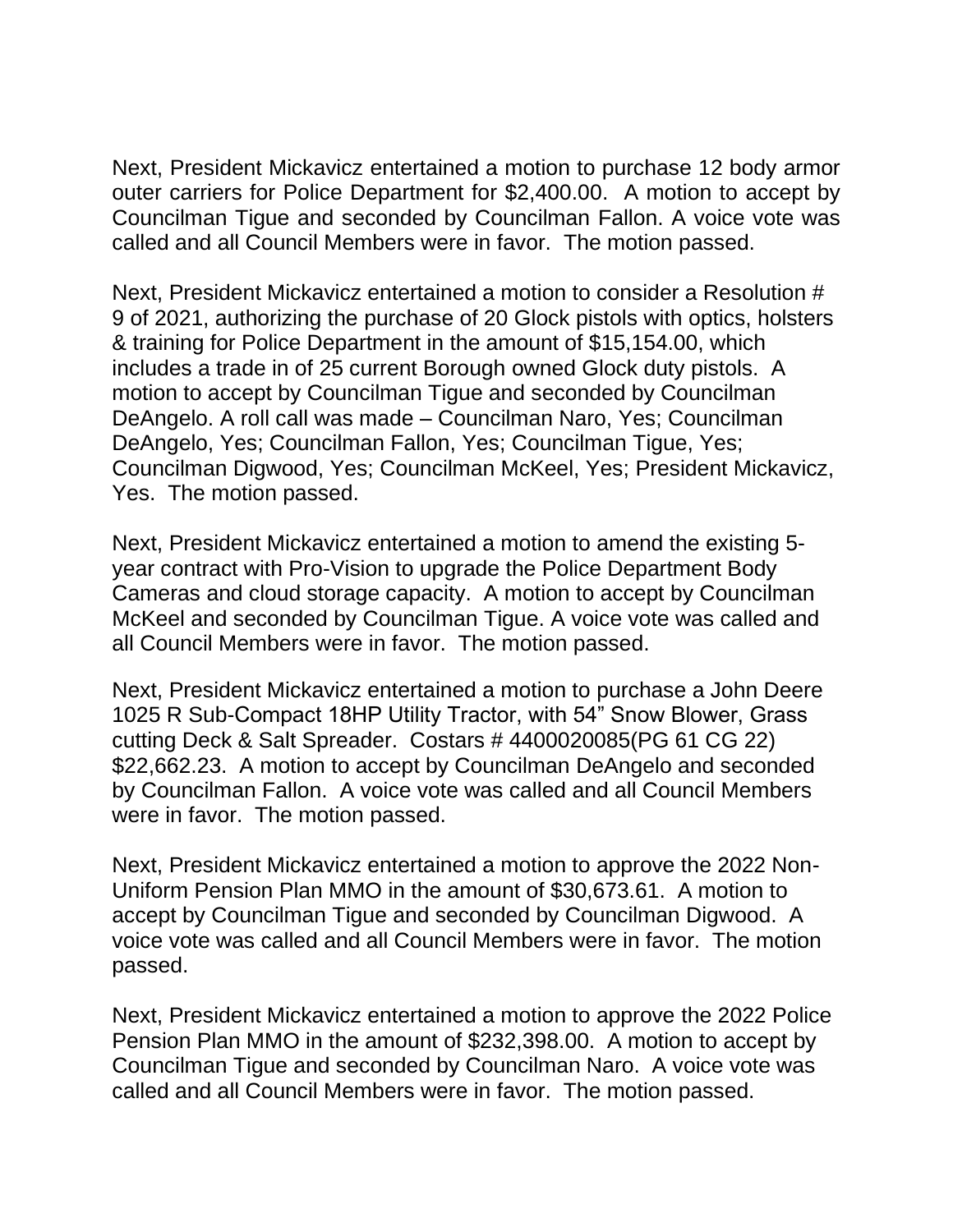Next, Councilman Tigue read the Approval of Bills for Payment for September 2021. Attached are the list of paid invoices and open invoices.

Next, President Mickavicz entertained a motion to pay the September 2021 Payroll in the amount of \$168,115.46. September General Fund Open Invoices in the amount of \$254,814.62. September Paid Invoices in the amount of \$39,617.99 and September Liquid Fuels Open Invoices in the amount of \$6,849.01 - Total Expenditures \$469,397.08 when funds are available. A motion was made by Councilman Tigue and seconded by Councilman McKeel. A voice vote was called and all Council Members were in favor. The motion passed.

| <b>September Payroll</b>             | \$168,115.46         |
|--------------------------------------|----------------------|
| September General Fund Open Invoices | \$254,814.62         |
| <b>September Paid Invoices</b>       | \$39,617.99          |
| September Liquid Fuels Open Invoices | 6.849.01<br><b>C</b> |
| <b>Total Expenditures</b>            | \$469,397.08         |

Next, Mr. Zeleniak read the Treasurer's Report for September 2021. The Treasurer's Report was placed on file.

## **Treasurer's Report September 2021**

| <b>Local Services Tax</b> | \$12,619.96 |
|---------------------------|-------------|
| RE: Tax Delinquent 2020   | \$2,562.64  |
| RE: Tax Delinguent 2019   | \$2,768.72  |
| RE: Tax Delinguent 2018   | \$495.37    |
| RE: Tax Delinguent 2017   | \$246.46    |
| RE: Tax Delinguent 2013   | \$1.08      |
| <b>RE Transfer Tax</b>    | \$3,136.00  |
| <b>Tax Duplicates</b>     | \$545.00    |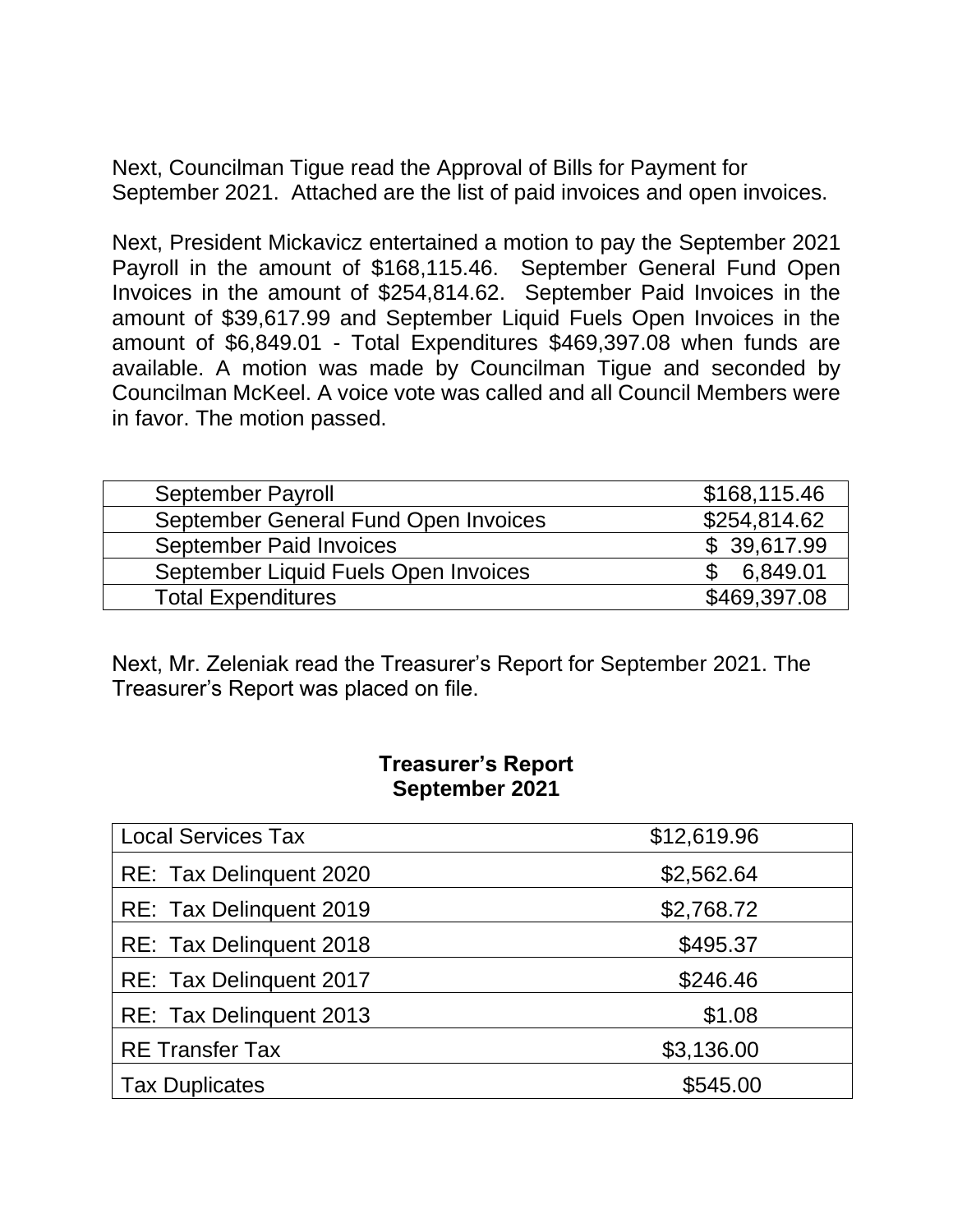| Earned Income Tax              | \$5,630.01   |
|--------------------------------|--------------|
| <b>UCC Building Permits</b>    | \$1,627.70   |
| <b>Court Fees/Police Fines</b> | \$4,496.15   |
| <b>TCC</b>                     | \$1,359.00   |
| <b>Pension State Aid</b>       | \$115,134.78 |
| <b>Fire Relief Allocation</b>  | \$28,498.05  |
| Zoning                         | 250.00       |
| Other Income                   | \$1,313.78   |
| Interest                       | \$68.40      |
| <b>Total Revenue</b>           | \$180,753.10 |

Next, Mr. Zeleniak read the Financial Report for September 30, 2021. The Financial Report was placed on file.

## **Financial Report September 30, 2021**

| <b>General Account Balance</b>      | \$1,295,827.86 |
|-------------------------------------|----------------|
| <b>Real Estate Tax Account</b>      | \$8,836.13     |
| <b>Liquid Fuels Account Balance</b> | \$402,613.33   |
| <b>Splash Park Account</b>          | \$30,759.52    |
| <b>Veteran's Memorial Account</b>   | \$1,206.09     |
| Hero's Banner Account               | \$6,416.94     |
| <b>ARPA Account</b>                 | \$309,488,87   |
| <b>ESL, Inc. Escrow Account</b>     | \$474,439.85   |
| <b>Fire Insurance Escrow</b>        | \$24,083.00    |
| <b>Escrow Account (General)</b>     | \$2,045.90     |
| Escrow Funds (Taylor Commons)       | \$60,261.36    |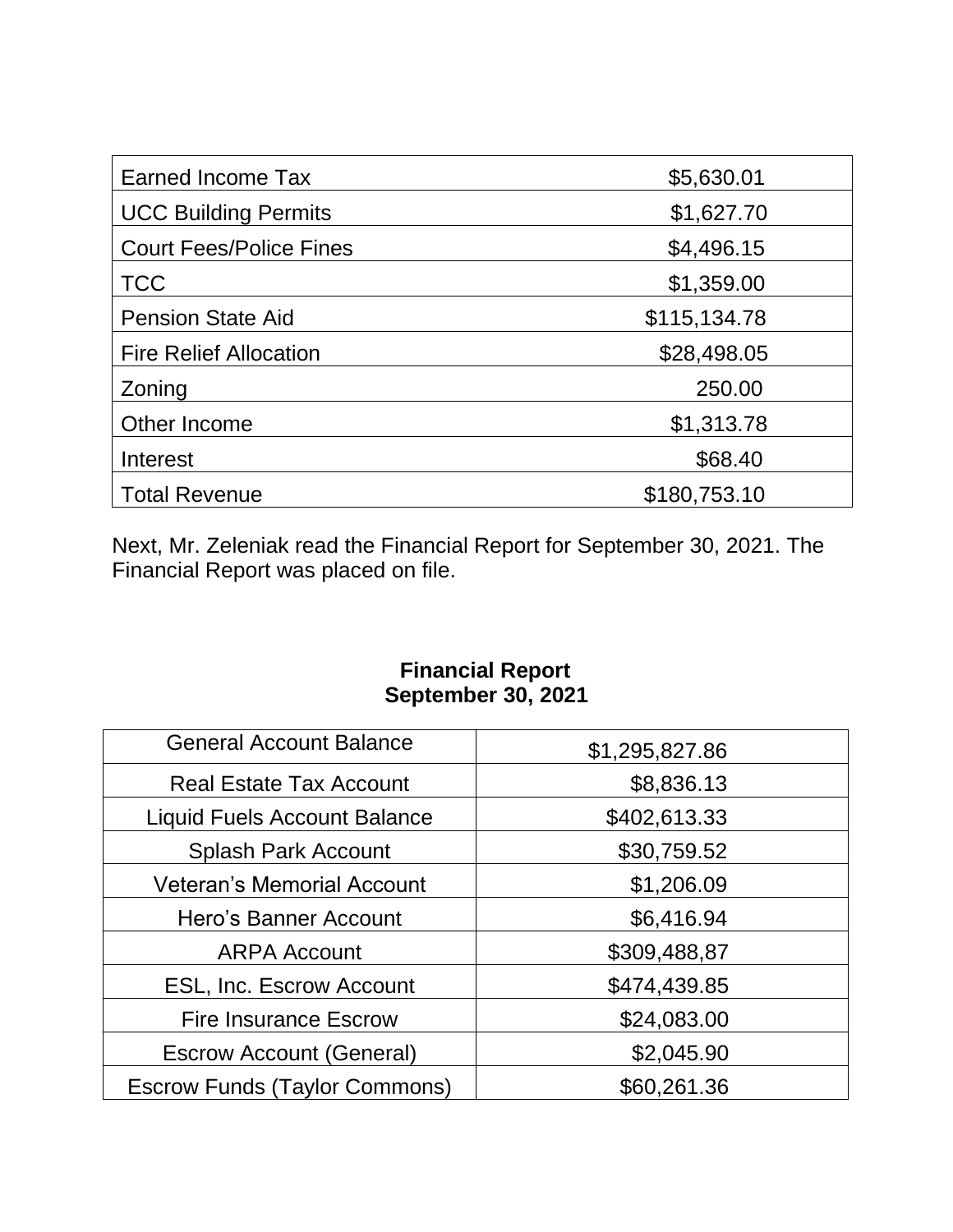| <b>Police Pension Fund</b>      | \$3,722,877.07   |
|---------------------------------|------------------|
| Open Purchase Orders (PO's)     | (\$7,669.18)     |
| 10 Year General Obligation Note | (\$187,217.41)   |
| Lease Obligations               | $(\$213,583.11)$ |

Next, President Mickavicz asked that the Recycling Report for September 2021 be placed on file.

|                 | Pounds  | Tons  |
|-----------------|---------|-------|
| Commingle       | 34,580  | 17.29 |
| Cardboard/Paper | 30,300  | 15.15 |
| <b>Brush</b>    | 84,3800 | 42.19 |
| Totaling        | 149,260 | 74.63 |

## **Recycling Report September 2021**

Next, President Mickavicz asked that the Mayor's Report for the month of September 2021 be placed on file. There were 465 incident numbers generated. Police investigated 18 motor vehicle crashes. There were 50 traffic stops conducted and 22 traffic citations issued. Police issued 8 nontraffic citations. There were 14 criminal complaints filed.

The Motor Carrier Safety Assistance Program Unit conducted 11 commercial vehicle inspections - 3 of the vehicles were placed out of service for mechanical violations.

Revenues received for the month of September 2021: Parking Tickets, \$15.00; Police Reports, \$420.00; Magisterial District Court Fines, \$941.46; Judicial Fines, \$119.69; Walmart Donation, \$3,000.00; - Totaling \$4,496.15

Next, the Chairman asked if anyone had any other comments or concerns.

Next, President Mickavicz asked the Public if they had any comments or questions. There were none.